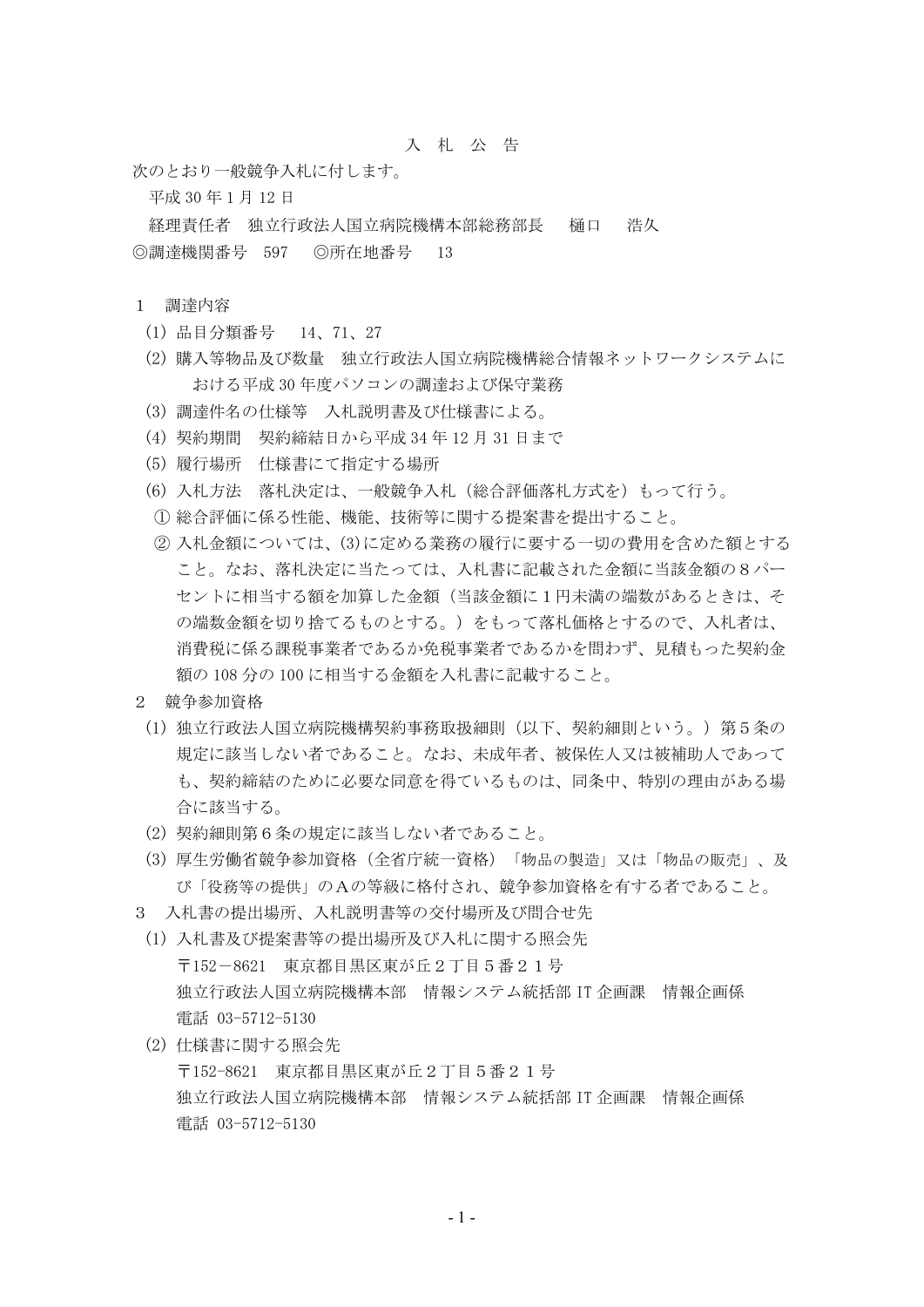- (3) 入札説明書の交付方法
	- ① 交付期間 平成 30 年 1 月 12 日から平成 30 年 3 月 2 日まで。
	- ② 交付時間 平日 9:30 から 17:00 まで。
	- ③ 交付場所 上記(2)に同じ。
- (4) 入札説明会の日時及び場所 平成 30 年 1 月 24 日 16 時 00 分 本部 3 階 31 会議室
- (5) 入札書の受領期限 平成 30 年 3 月 5 日 15 時 00 分
- (6) 開札の日時及び場所 平成 30 年 3 月 9 日 13 時 30 分 本部 3 階 31 会議室
- 4 その他
	- (1) 契約手続において使用する言語及び通貨 日本語及び日本国通貨
	- (2) 入札保証金及び契約保証金 免除
	- (3) 入札者に要求される事項 この一般競争に参加を希望する者は、封印した入札書に 本公告に示した物品を納入できることを証明する書類を添付して入札書の受領期限 までに提出しなければならない。入札者は、開札日の前日までの間において、経理 責任者から当該書類に関し説明を求められた場合は、それに応じなければならない。
	- (4) 入札の無効 本公告に示した競争参加資格のない者の提出した入札書、入札者に求 められる義務を履行しなかった者の提出した入札書は無効とする。
	- (5) 契約書作成の要否 要
	- (6) 落札者の決定方法 本公告に示した物品を納入できると経理責任者が判断した資料 を添付して入札書を提出した入札者であって、契約細則第 21 条の規定に基づいて作 成された予定価格の制限の範囲内で最低価格をもって有効な入札を行った入札者を 落札者とする。
	- (7) 詳細は入札説明書による。
- 5 Summary
	- (1) Official in charge of disbursement of the procuring entity: Higuchi Hirohisa, Director, Department of General Affairs, National Hospital Organization Headquarters
	- (2) Classification of the services to be procured : 14, 71, 27
	- (3) Nature and quantity of the services to be required : Personal computer procurement and maintenance work in the National Hospital Organization Genera Information Network System 1 set
	- (4) Fulfillment period : From Contract date to December 31, 2022
	- (5) Fulfillment place : The place specified by the official in charge of disbursement of the procuring entity
	- (6) Qualification for participating in the tendering procedures : Suppliers eligible for participating in the proposed tender are those who shall :
	- ① not come under Article 5 of the Regulation concerning Contract for National Hospital Organization(NHO). Furthermore, minors, Person under Conservatorship or Person under Assistance that obtained the consent necessary for concluding a contract may be applicable under cases of special